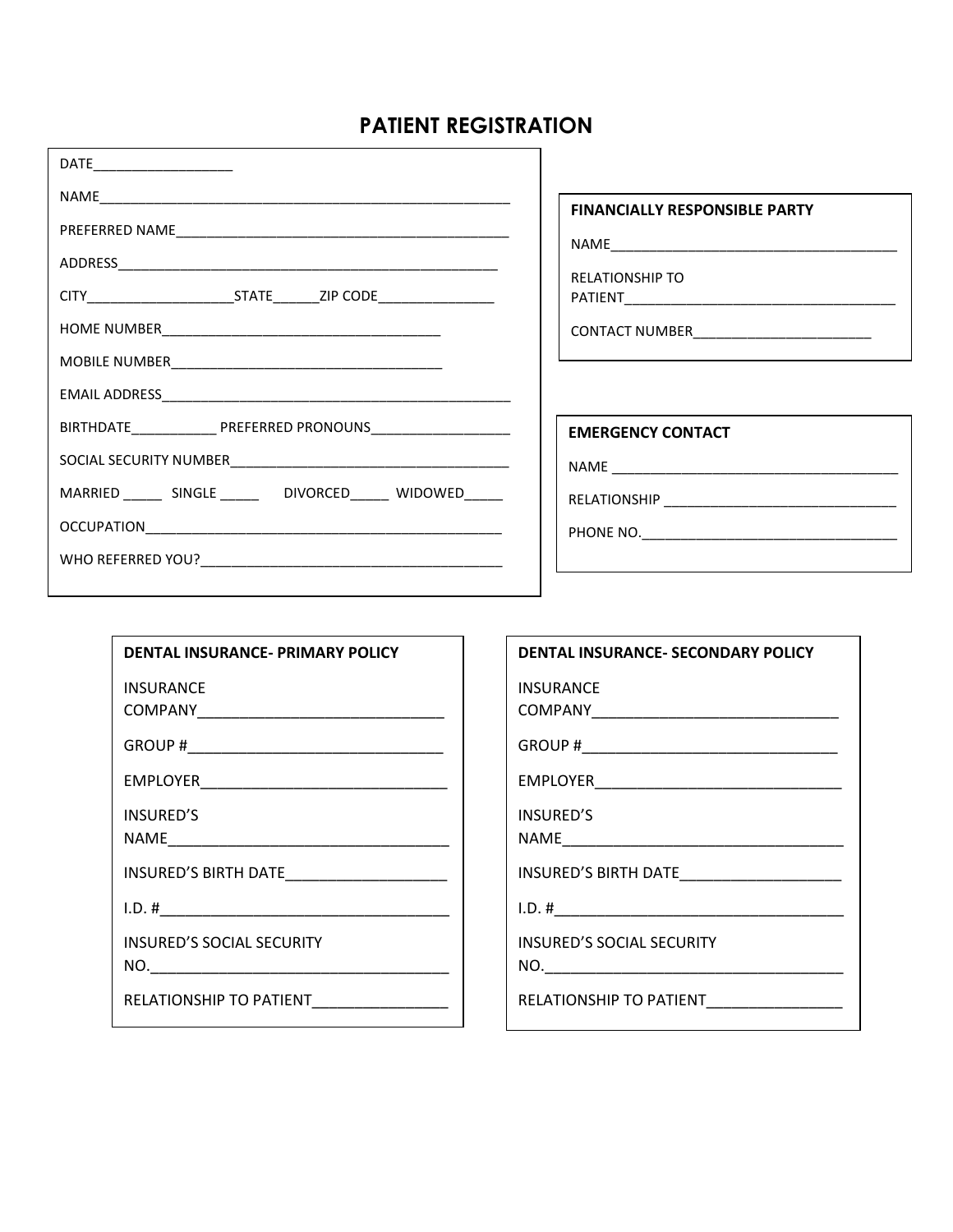| <b>Patient Name</b><br>Patient Account No.                                                                                                                                                                                     |        |    | <b>DENTAL HISTORY</b>                                                                                                                                                                                                                |            |           |  |  |
|--------------------------------------------------------------------------------------------------------------------------------------------------------------------------------------------------------------------------------|--------|----|--------------------------------------------------------------------------------------------------------------------------------------------------------------------------------------------------------------------------------------|------------|-----------|--|--|
|                                                                                                                                                                                                                                |        |    | <b>Medical Alert</b>                                                                                                                                                                                                                 |            |           |  |  |
|                                                                                                                                                                                                                                |        |    | Welcome! So that we may provide you with the best possible care                                                                                                                                                                      |            |           |  |  |
|                                                                                                                                                                                                                                |        |    | please complete both sides of this medical/dental history form.                                                                                                                                                                      |            |           |  |  |
|                                                                                                                                                                                                                                |        |    | All information is completely confidential.                                                                                                                                                                                          |            |           |  |  |
|                                                                                                                                                                                                                                |        |    |                                                                                                                                                                                                                                      |            |           |  |  |
|                                                                                                                                                                                                                                |        |    |                                                                                                                                                                                                                                      |            |           |  |  |
|                                                                                                                                                                                                                                |        |    | What is the reason for your visit today?<br><u> What is the reason for your visit today?</u>                                                                                                                                         |            |           |  |  |
|                                                                                                                                                                                                                                |        |    | Date of Last Dental Visit Last Dental Cleaning Last Communication Last Full Mouth X-rays Late of Last Dental Visit Last Full Mouth X-rays Late of Last Dental Visit Last Full Mouth X-rays Late of Last Dental Visit Last Full       |            |           |  |  |
|                                                                                                                                                                                                                                |        |    |                                                                                                                                                                                                                                      |            |           |  |  |
|                                                                                                                                                                                                                                |        |    | What was done at your last dental visit?                                                                                                                                                                                             |            |           |  |  |
|                                                                                                                                                                                                                                |        |    | <u> 1980 - 1990 - 1990 - 1990 - 1990 - 1990 - 1990 - 1990 - 1990 - 1990 - 1990 - 1990 - 1990 - 1990 - 1990 - 1990 - 1990 - 1990 - 1990 - 1990 - 1990 - 1990 - 1990 - 1990 - 1990 - 1990 - 1990 - 1990 - 1990 - 1990 - 1990 - 199</u> |            |           |  |  |
|                                                                                                                                                                                                                                |        |    | Address State Zip                                                                                                                                                                                                                    |            |           |  |  |
| Telephone experience and the contract of the contract of the contract of the contract of the contract of the contract of the contract of the contract of the contract of the contract of the contract of the contract of the c |        |    |                                                                                                                                                                                                                                      |            |           |  |  |
|                                                                                                                                                                                                                                |        |    |                                                                                                                                                                                                                                      |            |           |  |  |
|                                                                                                                                                                                                                                |        |    | How often do you have dental examinations?<br>How often do you brush your teeth?<br>Mow often do you floss?                                                                                                                          |            |           |  |  |
|                                                                                                                                                                                                                                |        |    |                                                                                                                                                                                                                                      |            |           |  |  |
|                                                                                                                                                                                                                                |        |    |                                                                                                                                                                                                                                      |            |           |  |  |
|                                                                                                                                                                                                                                |        |    |                                                                                                                                                                                                                                      |            |           |  |  |
| Do you have any dental problems now?                                                                                                                                                                                           | Yes No |    |                                                                                                                                                                                                                                      |            |           |  |  |
|                                                                                                                                                                                                                                |        |    |                                                                                                                                                                                                                                      |            |           |  |  |
| Are any of your teeth sensitive to:                                                                                                                                                                                            |        |    | Have you ever had:                                                                                                                                                                                                                   |            |           |  |  |
| Hot or cold?                                                                                                                                                                                                                   | Yes    | No | Orthodontic treatment?                                                                                                                                                                                                               | Yes        | No        |  |  |
| Sweets?                                                                                                                                                                                                                        | Yes    | No | Oral surgery?                                                                                                                                                                                                                        | Yes        | No        |  |  |
| Biting or Chewing?                                                                                                                                                                                                             | Yes    | No | Periodontal treatment?                                                                                                                                                                                                               | Yes        | No        |  |  |
| Have you noticed any mouth odors or bad tastes?                                                                                                                                                                                | Yes    | No | Your teeth ground or the bite adjusted?                                                                                                                                                                                              | Yes        | <b>No</b> |  |  |
| Do you frequently get cold sores, blisters or                                                                                                                                                                                  |        |    | A bite plate or mouth guard?                                                                                                                                                                                                         | Yes        | No        |  |  |
| any other oral lesions?                                                                                                                                                                                                        | Yes    | No | A serious injury to the mouth or head?                                                                                                                                                                                               | Yes        | No        |  |  |
|                                                                                                                                                                                                                                |        |    | If so, please describe, including cause _____________                                                                                                                                                                                |            |           |  |  |
| Do your gums bleed or hurt?                                                                                                                                                                                                    | Yes    | No |                                                                                                                                                                                                                                      |            |           |  |  |
| Have your parents experienced gum disease                                                                                                                                                                                      |        |    |                                                                                                                                                                                                                                      |            |           |  |  |
| or tooth loss?<br>Have you noticed any loose teeth or change                                                                                                                                                                   | Yes    | No | Have you experienced:                                                                                                                                                                                                                |            |           |  |  |
| in your bite?                                                                                                                                                                                                                  | Yes    | No | Clicking or popping of the jaw?<br>Pain? (joint, ear, side of face)                                                                                                                                                                  | Yes<br>Yes | No        |  |  |
| Does food tend to become caught in between                                                                                                                                                                                     |        |    | Difficulty in opening or closing the mouth?                                                                                                                                                                                          | Yes        | No<br>No  |  |  |
| your teeth?                                                                                                                                                                                                                    | Yes    | No | Difficulty in chewing on either side of the mouth?                                                                                                                                                                                   | Yes        | No        |  |  |
| If yes, where?                                                                                                                                                                                                                 |        |    | Headaches, neckaches or shoulder aches?                                                                                                                                                                                              | Yes        | No        |  |  |
|                                                                                                                                                                                                                                |        |    | Sore muscles (neck, shoulders)?                                                                                                                                                                                                      | Yes        | No        |  |  |
| Do you:                                                                                                                                                                                                                        |        |    |                                                                                                                                                                                                                                      |            |           |  |  |
| Clench or grind your teeth while awake or asleep?                                                                                                                                                                              | Yes    | No | Are you satisfied with your teeth's appearance?                                                                                                                                                                                      | Yes        | No        |  |  |
| Bite your lips or cheeks regularly?                                                                                                                                                                                            | Yes    | No | Would you like to keep all of your teeth all of your life?                                                                                                                                                                           | Yes        | No        |  |  |
| Hold foreign objects with your teeth?                                                                                                                                                                                          |        |    |                                                                                                                                                                                                                                      |            |           |  |  |
| (pencils, pipe, pins, nails, fingernails)                                                                                                                                                                                      | Yes    | No | Do you feel nervous about having dental treatment?                                                                                                                                                                                   | Yes        | No        |  |  |
| Mouth breathe while awake or asleep?                                                                                                                                                                                           | Yes    | No | If so, what is your biggest concern?                                                                                                                                                                                                 |            |           |  |  |
| Have tired jaws, especially in the morning?<br>Smoke/chew tobacco?                                                                                                                                                             | Yes    | No | Have you ever had an upsetting dental experience?                                                                                                                                                                                    |            |           |  |  |
|                                                                                                                                                                                                                                | Yes    | No |                                                                                                                                                                                                                                      | Yes        | No        |  |  |

### Is there anything else about having dental treatment that you would like us to know?

Yes No

(Please complete other side)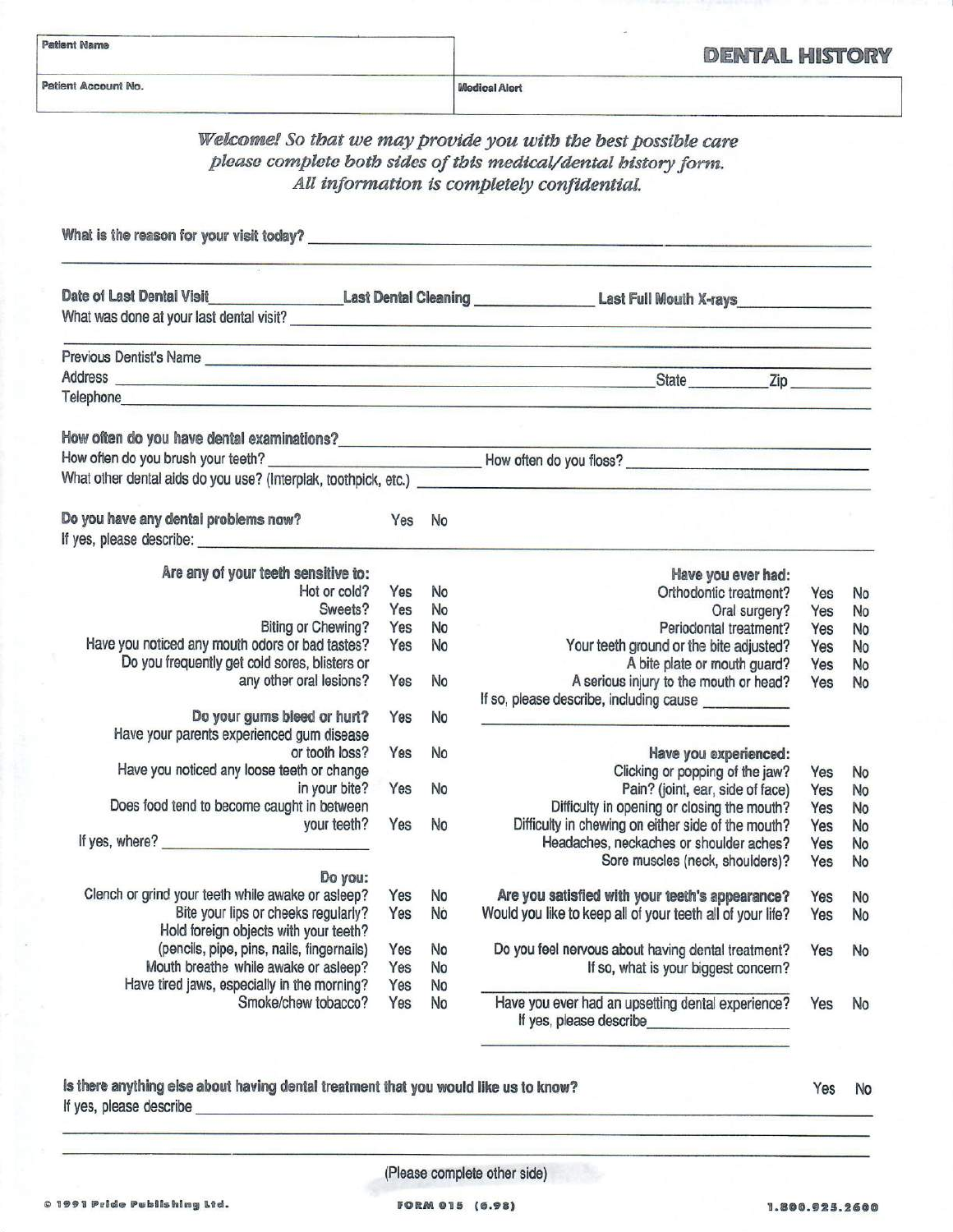|     | <b>Patient Name</b>                                                                                                                                                                                                                            |    |                                     |    | <b>MEDICAL HISTORY</b>                                                                                                                                                                                                         |                |
|-----|------------------------------------------------------------------------------------------------------------------------------------------------------------------------------------------------------------------------------------------------|----|-------------------------------------|----|--------------------------------------------------------------------------------------------------------------------------------------------------------------------------------------------------------------------------------|----------------|
|     | Patient Account No.                                                                                                                                                                                                                            |    | <b>Medical Alert</b>                |    |                                                                                                                                                                                                                                |                |
|     |                                                                                                                                                                                                                                                |    |                                     |    |                                                                                                                                                                                                                                | No             |
|     | If yes, for what?                                                                                                                                                                                                                              |    |                                     |    |                                                                                                                                                                                                                                |                |
|     |                                                                                                                                                                                                                                                |    |                                     |    |                                                                                                                                                                                                                                |                |
| 2.  |                                                                                                                                                                                                                                                |    |                                     |    |                                                                                                                                                                                                                                |                |
| 3.  |                                                                                                                                                                                                                                                |    |                                     |    |                                                                                                                                                                                                                                | No             |
|     |                                                                                                                                                                                                                                                |    |                                     |    |                                                                                                                                                                                                                                | No             |
|     | If yes, please list name and dosage experience and the state of the state of the state of the state of the state of the state of the state of the state of the state of the state of the state of the state of the state of th                 |    |                                     |    |                                                                                                                                                                                                                                |                |
|     | If yes, did you take any of the following:<br>Yes                                                                                                                                                                                              | No | Fen-Phen (Fenfluramine-Phentermine) |    |                                                                                                                                                                                                                                | No             |
|     | Yes                                                                                                                                                                                                                                            | No | Pondimen (Fenfluramine)             |    |                                                                                                                                                                                                                                |                |
|     | Yes                                                                                                                                                                                                                                            | No | Redux (Dexfenfluramine)             |    |                                                                                                                                                                                                                                |                |
|     |                                                                                                                                                                                                                                                |    |                                     |    |                                                                                                                                                                                                                                | <b>No</b>      |
|     |                                                                                                                                                                                                                                                |    |                                     |    |                                                                                                                                                                                                                                | No             |
|     |                                                                                                                                                                                                                                                |    |                                     |    |                                                                                                                                                                                                                                |                |
|     |                                                                                                                                                                                                                                                |    |                                     |    |                                                                                                                                                                                                                                | No             |
| 7.  | Indicate which of the following you have had, or have at present. Circle "yes" or "no" to each item.                                                                                                                                           |    |                                     |    |                                                                                                                                                                                                                                |                |
|     | Heart (Surgery, Disease, Attack) Yes<br>No                                                                                                                                                                                                     |    | Ulcers Yes                          | No | Smoke/chew tobaccoYes<br>Hepatitis A (infectious) B (serum) Yes                                                                                                                                                                | No<br>No       |
|     | No.                                                                                                                                                                                                                                            |    |                                     | No | Venereal Disease Yes                                                                                                                                                                                                           | No             |
|     | Congenital Heart Disease Yes<br>No                                                                                                                                                                                                             |    | Thyroid Problems Yes                | No |                                                                                                                                                                                                                                | No             |
|     | Heart Murmur Yes<br>No.                                                                                                                                                                                                                        |    | Glaucoma Yes                        | No |                                                                                                                                                                                                                                | No             |
|     | High Blood Pressure Yes<br>No                                                                                                                                                                                                                  |    | Contact lenses Yes                  | No | Cold Sores/Fever Blisters Yes                                                                                                                                                                                                  | No             |
|     | Mitral Valve Prolapse Yes<br>No                                                                                                                                                                                                                |    | Emphysema Yes                       | No | Blood Transfusion Yes                                                                                                                                                                                                          | No             |
|     | Artificial Heart Valve Yes<br>No                                                                                                                                                                                                               |    | Chronic Cough. Yes                  | No | Hemophilia Yes                                                                                                                                                                                                                 | No             |
|     | Heart Pacemaker Yes<br>No                                                                                                                                                                                                                      |    | Tuberculosis Yes                    | No | Sickle Cell Disease Yes                                                                                                                                                                                                        | No             |
|     | Rheumatic Fever Yes<br>No                                                                                                                                                                                                                      |    | Asthma Yes                          | No | Bruise Easily Yes                                                                                                                                                                                                              | No             |
|     | Arthritis/Rheumatism Yes<br>No                                                                                                                                                                                                                 |    |                                     | No | Liver Disease Yes                                                                                                                                                                                                              | No             |
|     | Cortisone Medicine Yes<br>No                                                                                                                                                                                                                   |    | Latex Sensitivity Yes               | No | Yellow Jaundice Yes                                                                                                                                                                                                            | No             |
|     | Swollen Ankles Yes<br>No                                                                                                                                                                                                                       |    | Allergies or Hives. Yes             | No | Neurological Disorders Yes                                                                                                                                                                                                     | No             |
|     | No                                                                                                                                                                                                                                             |    | Sinus Trouble Yes                   | No | Epilepsy or Seizures Yes                                                                                                                                                                                                       | N <sub>o</sub> |
|     | Diet (Special/Restricted). Yes<br>No                                                                                                                                                                                                           |    | Radiation Therapy Yes               | No | Fainting or Dizzy Spells Yes                                                                                                                                                                                                   | No             |
|     | Artificial Joints (hip, knee, etc.) Yes<br>No<br>Kidney Trouble Yes                                                                                                                                                                            |    | Chemotherapy Yes                    | No | Nervous/Anxious Yes                                                                                                                                                                                                            | No             |
| 8.  | No                                                                                                                                                                                                                                             |    |                                     | No | Psychiatric/Psychological Care Yes                                                                                                                                                                                             | No             |
| 9.  |                                                                                                                                                                                                                                                |    |                                     |    |                                                                                                                                                                                                                                | No             |
| 10. |                                                                                                                                                                                                                                                |    |                                     |    |                                                                                                                                                                                                                                | No             |
|     |                                                                                                                                                                                                                                                |    |                                     |    |                                                                                                                                                                                                                                | No             |
|     | Pregnant? Yes, Months No<br>11. Women. Are you:                                                                                                                                                                                                |    |                                     |    |                                                                                                                                                                                                                                |                |
|     |                                                                                                                                                                                                                                                |    | Nursing? Yes No                     |    | Taking birth control pills? Yes No                                                                                                                                                                                             |                |
|     | I understand the above information is necessary to provide me with dental care in a safe and efficient manner. I have                                                                                                                          |    |                                     |    |                                                                                                                                                                                                                                |                |
|     | answered all questions to the best of my knowledge. Should further information be needed, you have my permission to<br>ask the respective health care provider or agency, who may release such information to you. I will notify the doctor of |    |                                     |    |                                                                                                                                                                                                                                |                |
|     | change in my health or medication.                                                                                                                                                                                                             |    |                                     |    |                                                                                                                                                                                                                                |                |
|     |                                                                                                                                                                                                                                                |    |                                     |    |                                                                                                                                                                                                                                |                |
|     | Patient/Guardian Signature                                                                                                                                                                                                                     |    |                                     |    | Date experience and the contract of the contract of the contract of the contract of the contract of the contract of the contract of the contract of the contract of the contract of the contract of the contract of the contra |                |
|     | <b>History Review</b>                                                                                                                                                                                                                          |    |                                     |    |                                                                                                                                                                                                                                |                |
|     |                                                                                                                                                                                                                                                |    |                                     |    |                                                                                                                                                                                                                                |                |
|     |                                                                                                                                                                                                                                                |    |                                     |    |                                                                                                                                                                                                                                |                |
|     |                                                                                                                                                                                                                                                |    |                                     |    |                                                                                                                                                                                                                                |                |
|     | <b>EMERGENCY CONTACT:</b>                                                                                                                                                                                                                      |    |                                     |    |                                                                                                                                                                                                                                |                |
|     |                                                                                                                                                                                                                                                |    |                                     |    |                                                                                                                                                                                                                                |                |
|     |                                                                                                                                                                                                                                                |    |                                     |    |                                                                                                                                                                                                                                |                |

Date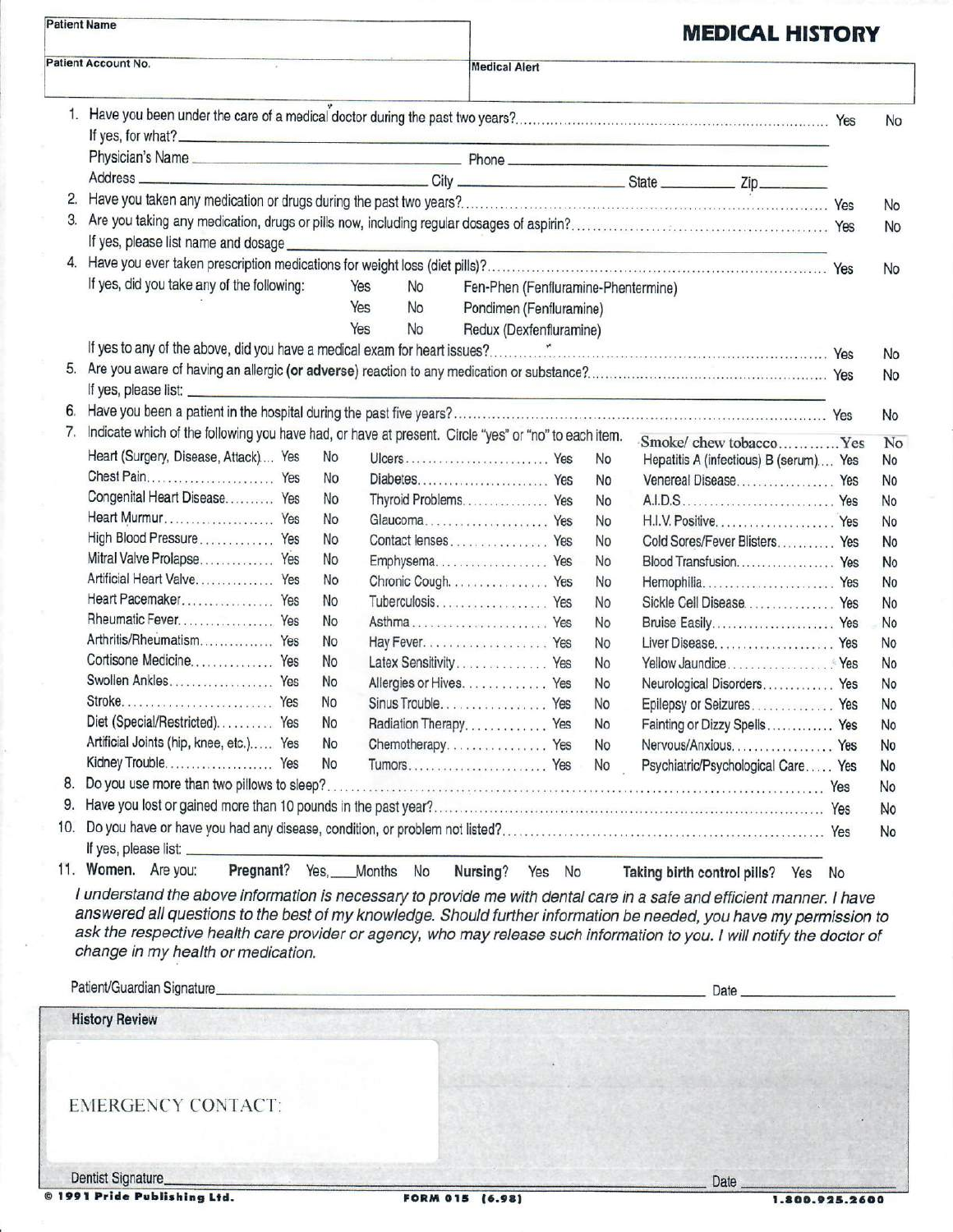Laura Chase, DDS, PS 13344 1st Ave. NE Suite 202 Seattle, WA 98125 (206)781-2501 info@lauralchasedds.com www.lauralchasedds.com

#### **FINANCIAL POLICY**

- Payment is due at the time services are rendered. We accept cash, checks, **Visa, MasterCard, Discover** and **American Express.**
- If you have insurance, we will gladly bill your insurance company. Our office is not responsible for the terms, and conditions, set by your insurance company. This includes insurance dollars, as well as any treatment limitations. As the policy holder, it is imperative that you track how your benefits are utilized throughout the year. Any *estimated* co-pay, or deductible, is to be paid at the time of service.
- Dr. Chase is a preferred provider with Cigna, Delta Dental, and Premera Blue Cross. If you are insured with another insurance company, please contact that company to determine if you are free to choose your own dentist.
- Billing statements are normally issued on, or after, the 15<sup>th</sup> of each month. **Payment is due within 10** *business days of receipt of the statement.* Any account with a balance that exceeds 90 days is subject to collections, a 1.5% finance charge, and risk of being dismissed from the practice.
- Our office does not provide financing. Payment options are offered through Care Credit.
- Cancelling, rescheduling, or failing to show for an appointment without two business days notice, will result in a \$100 fee.

By signing below, you agree to all the terms and conditions contained herein, and the agreement will be in full force and effect.

\_\_\_\_\_\_\_\_\_\_\_\_\_\_\_\_\_\_\_\_\_\_\_\_\_\_\_\_\_\_\_\_\_\_\_\_\_\_\_\_\_\_\_\_\_\_\_\_\_\_\_\_\_\_\_\_\_\_\_\_\_\_\_\_\_\_\_\_\_\_\_\_\_\_\_\_\_\_\_\_\_\_\_\_\_\_\_\_\_\_\_\_\_\_\_\_\_\_\_\_\_\_\_\_

\_\_\_\_\_\_\_\_\_\_\_\_\_\_\_\_\_\_\_\_\_\_\_\_\_\_\_\_\_\_\_\_\_\_\_\_\_\_\_\_\_\_\_\_\_\_\_\_\_\_\_\_\_\_\_\_\_\_\_\_\_\_\_\_\_\_\_\_\_\_\_\_\_\_\_\_\_\_\_\_\_\_\_\_\_\_\_\_\_\_\_\_\_\_\_\_\_\_\_\_\_\_\_\_

\_\_\_\_\_\_\_\_\_\_\_\_\_\_\_\_\_\_\_\_\_\_\_\_\_\_\_\_\_\_\_\_\_\_\_\_\_\_\_\_\_\_\_\_\_\_\_\_\_\_ \_\_\_\_\_\_\_\_\_\_\_\_\_\_\_\_\_\_\_\_\_\_\_\_\_\_\_\_\_\_\_\_\_\_\_\_\_\_\_\_\_\_\_\_\_\_\_\_

Patient's Name:

Responsible Party (if patient is under 18 years of age):

Signature: Date: Date: Date: Date: Date: Date: Date: Date: Date: Date: Date: Date: Date: Date: Date: Date: Date:  $\sim$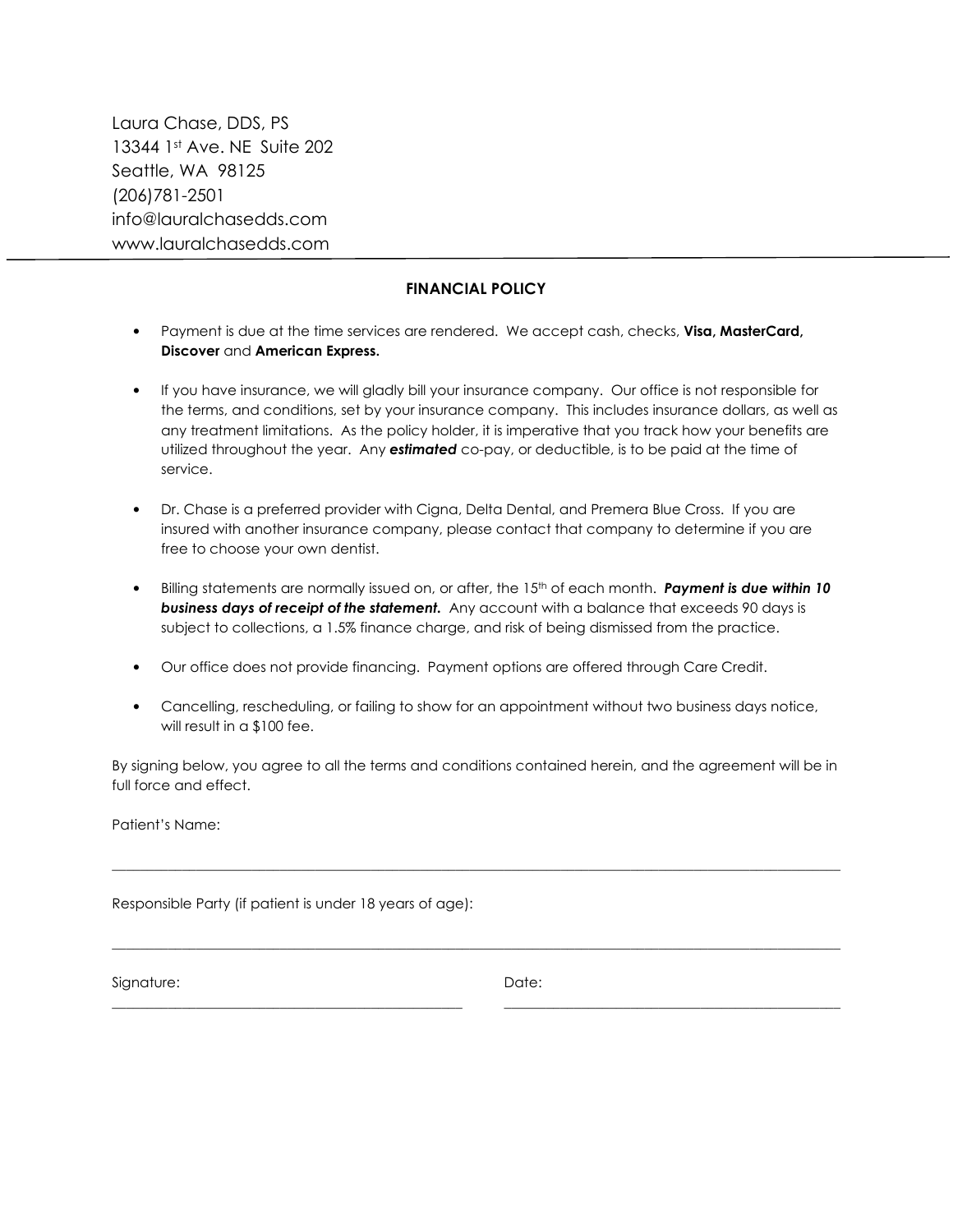# Assignment of Benefits

I give consent to Dr. Laura Chase to share any electronic, written, or oral medical or dental records with my insurance company in the claims process. I understand that only the minimum amount of necessary information is shared to provide necessary quality dental care, and to collect the maximum benefits under my plan.

I consent to have all insurance payments made directly to Dr. Chase by my insurance company. I understand that I am responsible for full payment of any unpaid balance by my insurance, as well as any expense incurred by Dr. Laura Chase in the collection of this balance. I have agreed to pay my co-insurance in my documentation upon enrollment.

Signed:\_\_\_\_\_\_\_\_\_\_\_\_\_\_\_\_\_\_\_\_\_\_\_\_\_\_\_\_\_\_\_\_\_\_\_ Date:\_\_\_\_\_\_\_\_\_\_\_\_\_\_\_\_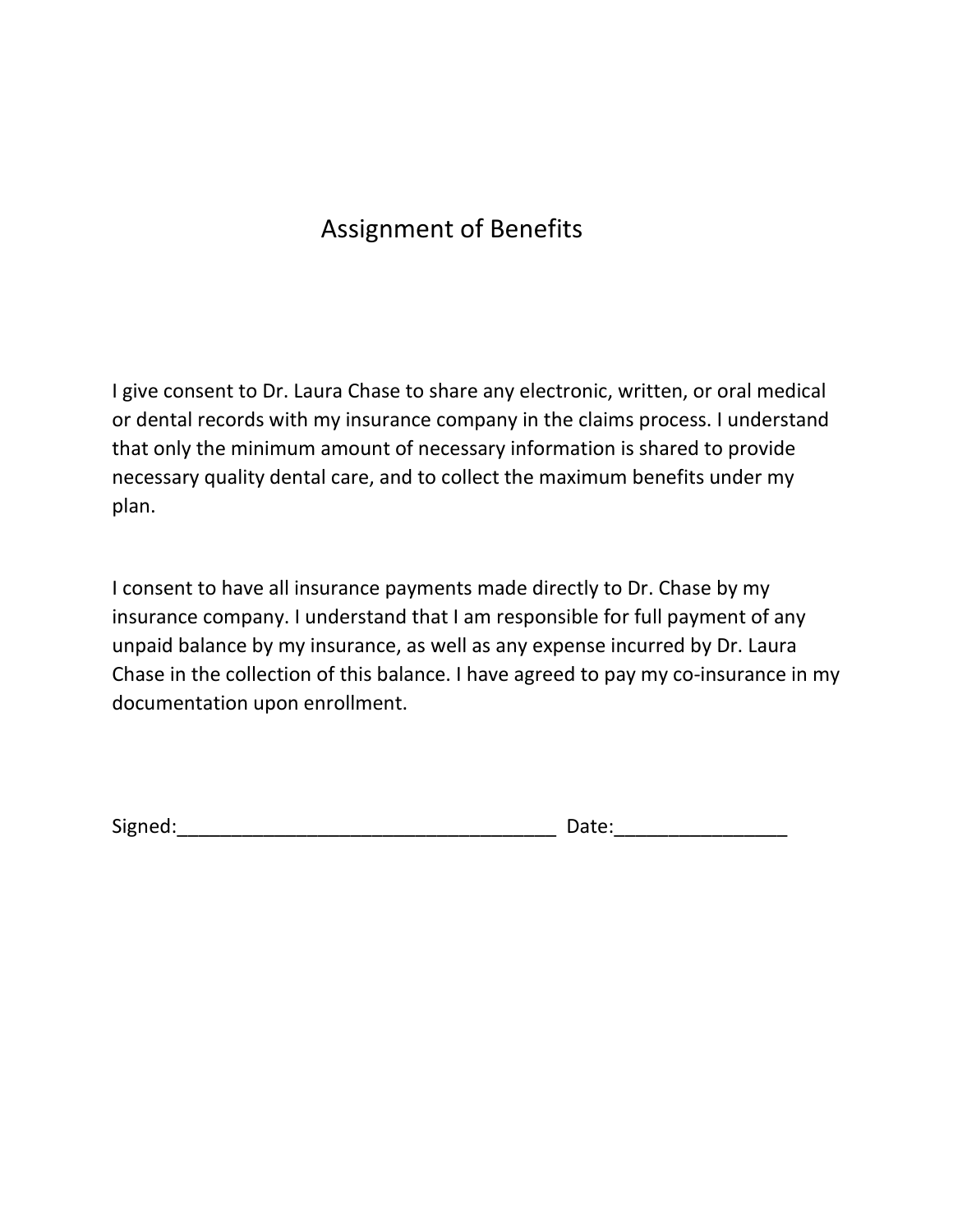Laura Chase, DDS, PS 13344 1st Ave. NE Ste. 202 Seattle, WA 98125 Office (206)781-2501 Fax (206)708-7742 www.lauralchasedds.com info@lauralchasedds.com

## **Authorization and Consent**

### **To Send Unencrypted Patient Information by Email and Other Electronic Means**

Until I tell you in writing to stop, I authorize Laura L. Chase, DDS, PS to transmit patient information relating to my treatment, health, or payment by email or other electronic means, without encryption or special security precautions, to me or someone I designate, or to other health care providers, health plans and others involved in my treatment, payment for my treatment, or Laura L. Chase, DDS, PS health care operations. The patient information that may be emailed may include my x-rays, health history, diagnosis, treatment, and payment records.

I understand that:

- I do not have to sign this form.
- My treatment, payment, enrollment and eligibility for benefits will not be affected by my decision about signing this form.
- If I don't sign this form, Laura L. Chase, DDS, PS may use other ways to send my information, such as U.S. Mail, or may ask me to send my information to third parties myself.
- There is some risk that emails and other electronic messages may be improperly acquired by hackers or received by unintended recipients. If that happens, the information may be redisclosed and no longer protected by privacy law.
- **Laura L. Chase, DDS, PS** *does not* **email such sensitive personal information as Social Security numbers, credit card numbers, mental health diagnosis, genetic information, alcohol/substance abuse, or positive HIV status unless the patient insists.**

I can tell you in writing to stop emailing my patient information at any time, but if I do so, this will not affect emails that Laura L. Chase, DDS, PS already sent before receiving my written instructions to stop.

Patient name (please print) \_\_\_\_\_\_\_\_\_\_\_\_\_\_\_\_\_\_\_\_\_\_\_\_

Signature: \_\_\_\_\_\_\_\_\_\_\_\_\_\_\_\_\_\_\_\_\_\_\_\_\_\_\_\_\_\_\_\_\_\_\_\_\_\_ Date: \_\_\_\_\_\_\_\_\_\_\_\_\_\_\_\_